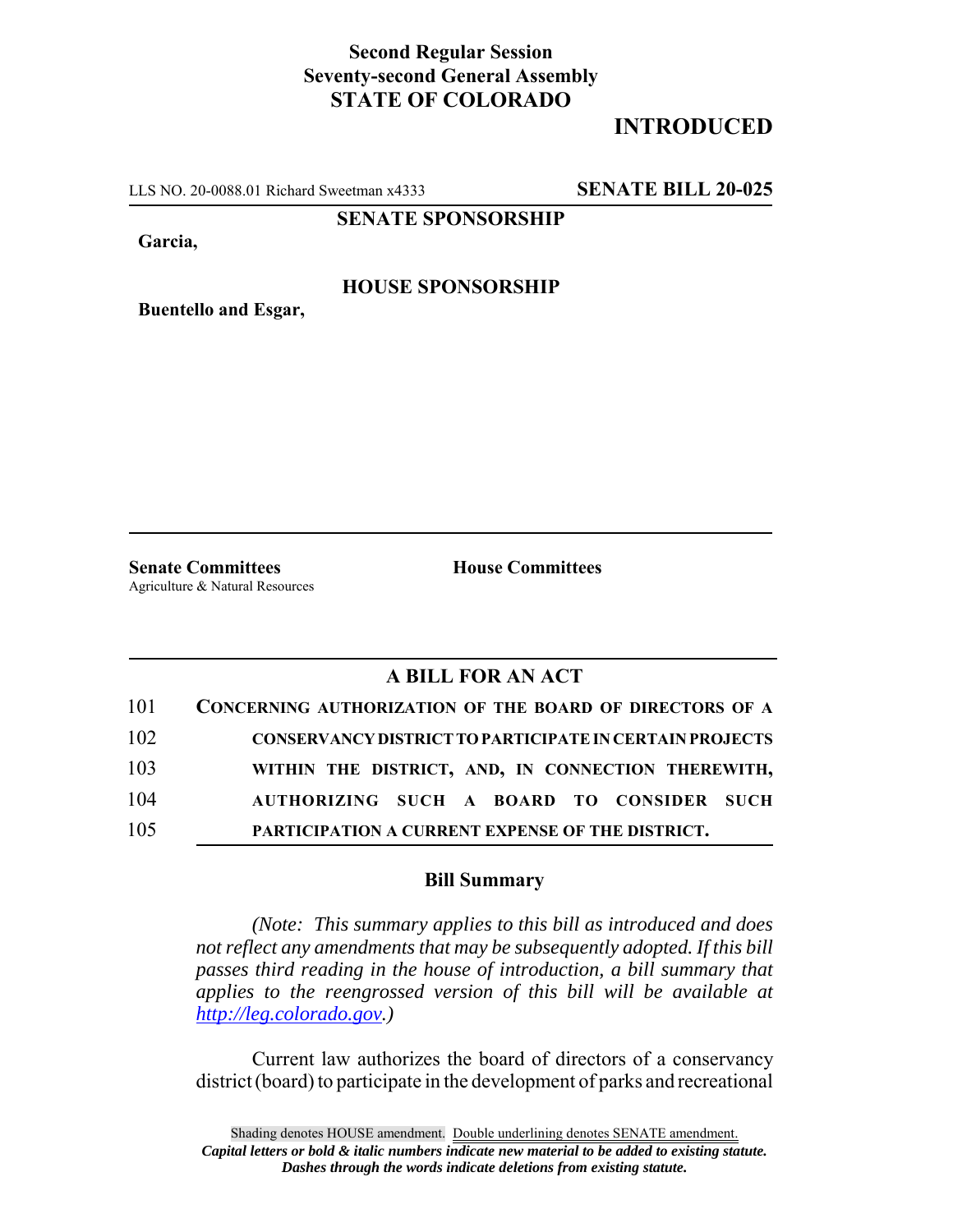facilities within the district. The bill permits a board to consider such participation a current expense of the district.

The bill also authorizes a board to participate in artistic and beautification projects that improve the aesthetic appearance of waterways within the district and to consider such participation a current expense of the district.

1 *Be it enacted by the General Assembly of the State of Colorado:*

2 **SECTION 1.** In Colorado Revised Statutes, 37-3-103, **amend** (1) 3 introductory portion and (1)(k); and **add** (1)(l) as follows:

4 **37-3-103. General powers.** (1) In order To protect life and 5 property within the district; and to protect or relieve land subject to 6 overflowing or washing, or which THAT is menaced or threatened by the 7 normal flow, or flood, or surplus, or overflow OF waters of any natural 8 watercourse, stream, canyon, or wash, whether perennial, intermittent, or 9 flood; and in order to effect the protection of the land and other property 10 in the district; and in order to accomplish all other purposes of the district, 11 the board of directors is authorized:

12 (k) To participate in the development of parks and recreational 13 facilities WITHIN THE BOUNDARIES OF THE DISTRICT, including but not 14 limited to, THE DEVELOPMENT OF trails, greenways, and riverfront 15 development within the boundaries of said district RIVERFRONTS, AND TO 16 CONSIDER SUCH PARTICIPATION A CURRENT EXPENSE OF THE DISTRICT; 17 AND

 (l) TO PARTICIPATE IN ARTISTIC AND BEAUTIFICATION PROJECTS THAT IMPROVE THE AESTHETIC APPEARANCE OF WATERWAYS WITHIN THE BOUNDARIES OF THE DISTRICT AND TO CONSIDER SUCH PARTICIPATION A 21 CURRENT EXPENSE OF THE DISTRICT.

22 **SECTION 2. Act subject to petition - effective date.** This act